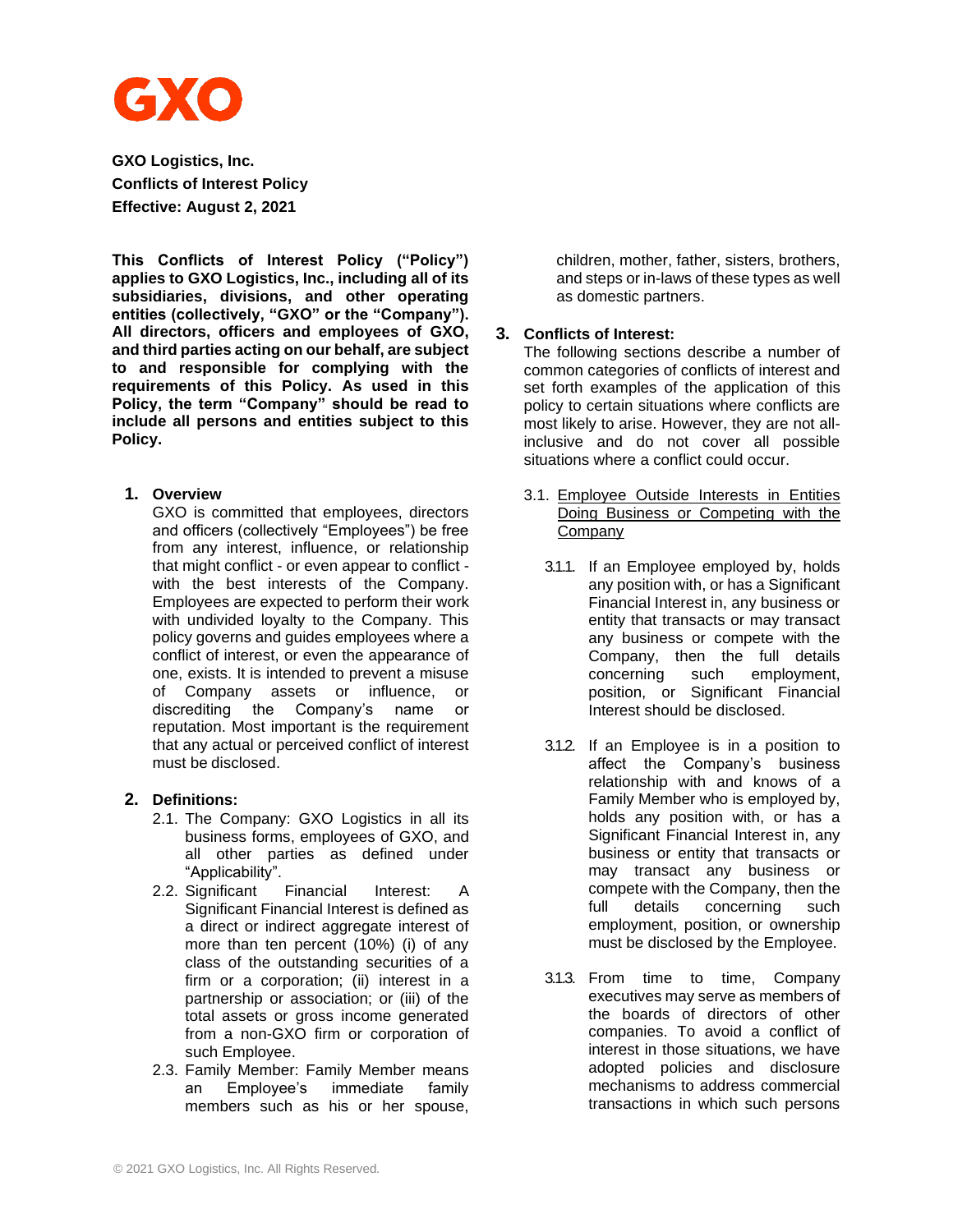may be deemed to have a commercial interest as the result of another director position. See the Related Party Transaction Approval Policy for additional information.

3.1.4. Examples of Employee Outside Interests that must be disclosed:

> *You are in charge of purchasing goods from a supplier. You are a part owner of this supplier.*

> *You are in charge of purchasing goods from a supplier. Your son owns this supplier.*

3.2. Employee Relationships with Other Employees

Personal relationships with family and friends who are also employed by the Company could create a conflict of interest. We should always take care that such relationships do not inappropriately impact our business responsibilities or our ability to make impartial and objective business decisions.

3.2.1. Examples of employee relationships (e.g., family or romantic) with other Employees that must be disclosed:

> *You have recently been appointed as regional HR manager. Your daughter works in HR in that region.*

> *You have a relationship (e.g., family or romantic) with another Employee who you directly or indirectly supervise.*

3.3. Misappropriation of Business **Opportunities** 

3.3.1. In some cases, through your work or through contacts with customers, suppliers, contractors or consultants, you may become aware of an opportunity to make a purchase or an investment in which the Company could be interested. You must promptly notify your supervisor of the opportunity to allow the Company to evaluate it. Taking personal advantage of an opportunity learned through your employment at the Company is prohibited, even if the Company has declined to pursue the opportunity.

3.3.2. Examples of misappropriation of business opportunities that must be disclosed:

> *In the course of your role at GXO you learn of an exciting new technology and spend your nights and weekends working to commercialize it for your personal benefit.*

> *In the course of your role at GXO you learn of an exciting new technology and bring it to the attention of your supervisor. The Company evaluates the technology and decides not to pursue it. Afterward you spend your nights and weekends working to commercialize the rejected technology for your personal benefit.*

- 3.4. Insider Trading
	- 3.4.1. United States federal and state laws prohibit buying, selling, or making other transfers of securities (including shares in a company) by people who have material information that is not generally known or available to the public. These laws also prohibit people with material, nonpublic information from disclosing this information to others who may trade. The prohibitions apply to persons outside the United States if the securities traded are listed on a United States stock exchange (e.g., the Company's ordinary shares traded on the New York Stock Exchange). See the Insider Trading Policy for additional information.
	- 3.4.2. Examples of Insider Trading that must be disclosed:

*In the course of your job you become aware of material, nonpublic information which will result in a material financial loss for the Company. Based on this material, non-public information you sell*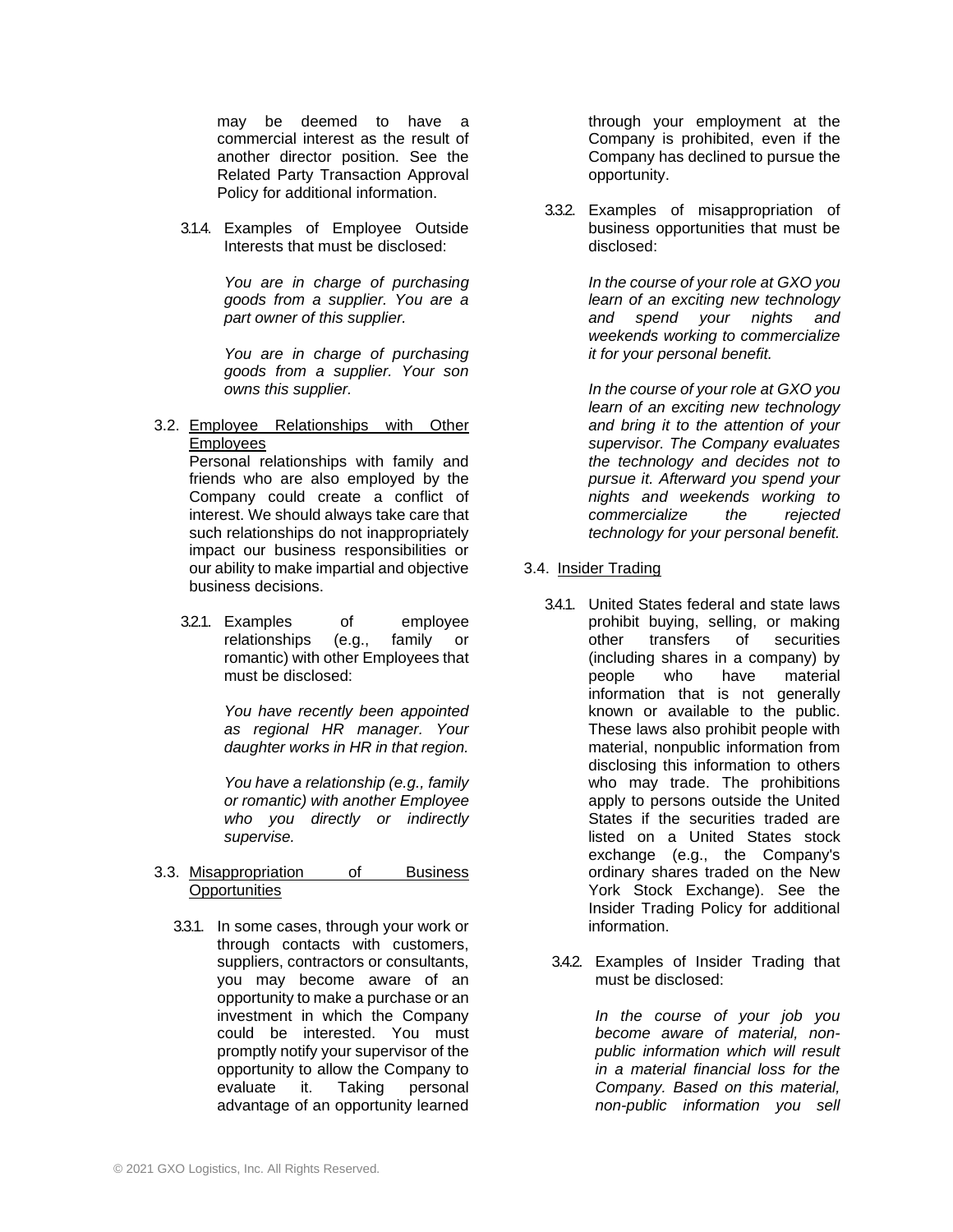#### *Company stock.*

*In the course of your job you become aware of material, nonpublic information which will result in a material financial gain for the Company. You tell your father-in law about it and he buys Company stock based on this material, nonpublic information.*

- 3.5. Receipt of Gifts, Entertainment, and Travel
	- 3.5.1. Acceptance of money, gifts, gift cards, gift certificates, favors or services by an Employee, or an Employee's Family Member from any individual or organization which an Employee has reason to believe may transact business, or may seek to transact business with the Company, will constitute a violation of this policy, unless such gift or favor involves no more than an ordinary social amenity as defined in the applicable Company policies on gifts, entertainment, and travel. Gifts, entertainment or travel should never be accepted, regardless of value, if they violate the law or conflict with other applicable policies.

Examples of gifts, entertainment, and travel that must be disclosed:

*You are involved in selecting an outside supplier for a significant Company project. One of the bidding suppliers has a brand new 3D HD television delivered to your home and is shortly thereafter awarded a contract by the Company.*

*You are involved in selecting an outside supplier for a significant Company project. One of the bidding suppliers gives your mother a brand new 3D television and has it delivered to her home.*

*You are invited to a supplier luncheon where many different suppliers are promoting their products and services to a wide variety of Employees as well as*  *many other people working for other companies. You do not have the authority to make the final decision regarding the Company's engagement of any of the suppliers. During the luncheon a drawing is held and you are the winner of a round trip plane ticket.*

- 3.6. Company Proprietary and Other Confidential Information
	- 3.6.1. Unless duly authorized, you may not provide information to any outside organization or individual about bids, specifications, financial data or transactions, product features, process details or other matters (including computer-generated information of any nature), where such disclosures involve confidential or proprietary information or might otherwise be contrary to the Company's best interests.

Examples of Disclosure of Company Proprietary and Other Confidential Information that must be disclosed:

*You work in sales. Your daughter has recently taken a position in sales for another logistics company that is not a direct competitor of the Company. In order to help her get started you provide her with a list of Company customers including contact names and phone numbers so that she can start calling on them.*

*A customer releases a tender request seeking bids for a major project. The tender request is unclear regarding the precise form and substance of the desired response. You see a former coworker at the airport who now works for a competing company that is also bidding on the project. The two of you discuss how to best respond to the bid including the form and substance of each of your responses so everyone is "on the same page".*

#### 3.7. Use of Company Assets and Resources

3.7.1. Employees may not engage in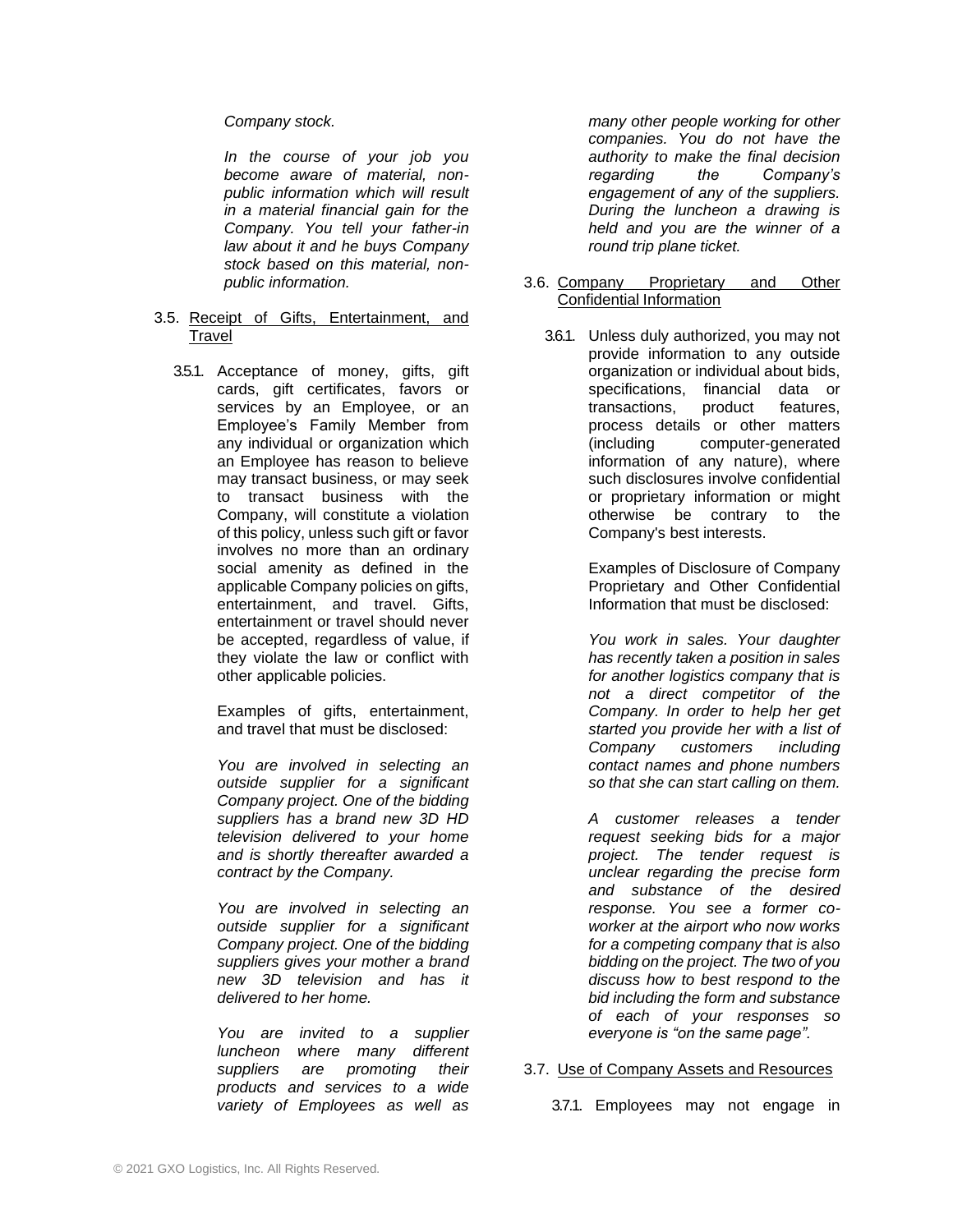activities on Company time, or use or cause to be used Company facilities, equipment (including any computing resources), materials or supplies for your personal convenience or profit except as specifically otherwise permitted by Company policy.

Examples of Use of Company Assets and Resources that must be disclosed:

*Due to the nature of your job, the Company provides you with a Company owned truck. During nights and weekends you use the Company owned truck for your personal landscaping business.*

*To earn extra money you start selling various items on internet marketing sites. As the holidays approach Company work slows down a bit but your internet sales are booming. To keep up with demand you begin using your Company computer for several hours each day to work on your internet marketing.*

## **4. When and How to Disclose:**

All actual or suspected conflicts of interest must be disclosed. If in doubt – disclose.

- 4.1. Disclosure should be made to the Ethics and Compliance Office [\(ethics@gxo.com\)](mailto:ethics@xpo.com) using the Conflict of Interest Form on our ethics website: [ethics.gxo.com](https://ethics.xpo.com/)
- 4.2. If you become aware of information which suggests that a conflict of interest or an illegal act by an Employee, Family Member, customer, contractor, consultant or supplier which affects the

Company is occurring or has occurred, you must disclose it.

- 4.3. Conflicts of interest are subject to ongoing review. For that reason, you should periodically update your disclosure to ensure current management is aware of it.
- 4.4. Many activities disclosed may not raise significant conflict of interest issues. In some instances, however, corrective steps may be necessary. The requirement to disclose the circumstances serves to inform the Company and, at the same time, protect you from the harmful effects of any subsequent revelation of activities, associations or interests that might constitute a prohibited conflict of interest. The Company will respect the legal rights of the individual concerned.
- 4.5. Violations of this Policy may result in disciplinary action up to and including termination from employment.